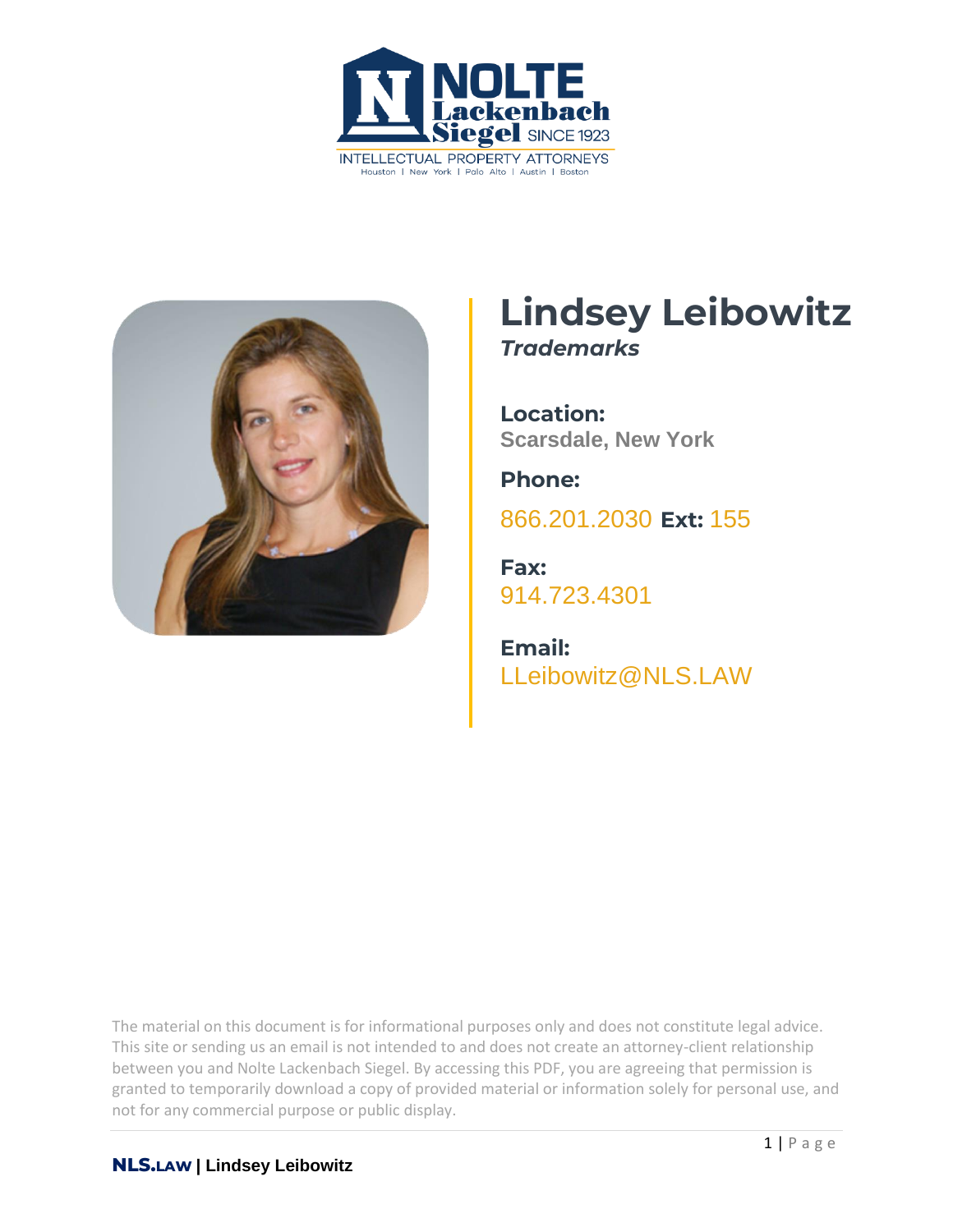

As a member of the Trademark Department with two decades of experience, Ms. Leibowitz is involved in advising and representing clients in connection with their trademark matters. Her expertise covers all aspects of trademark law, including the evaluation and clearance of trademarks, trademark prosecution before the United States Patent and Trademark Office, and trademark litigation matters. In addition, Ms. Leibowitz has extensive experience assisting entrepreneurs, start-ups and sole proprietors with their intellectual property needs.

Ms. Leibowitz obtained her undergraduate degree in Sociology from the University of Michigan and graduated from Fordham University School of Law. Ms. Leibowitz transitioned into intellectual property while working at a general corporate firm and honed her skills at a boutique intellectual property firm in New York City.

After several years, she opened her own successful intellectual property law practice in Westchester County. This experience enabled her to counsel entrepreneurs and start-ups in all aspects of their business needs. Her experience has enabled her to work with business owners in diverse industries, and across a wide range of goods, products and services.

## **PRACTICE**

U.S. Trademark Searching, Filing and Prosecution Copyright Filing and Prosecution US Federal Court and Trademark Office Litigation **Licensing** Intellectual Property Counseling

## **BAR & COURT ADMISSIONS**

U.S. District Court, Eastern District of New York